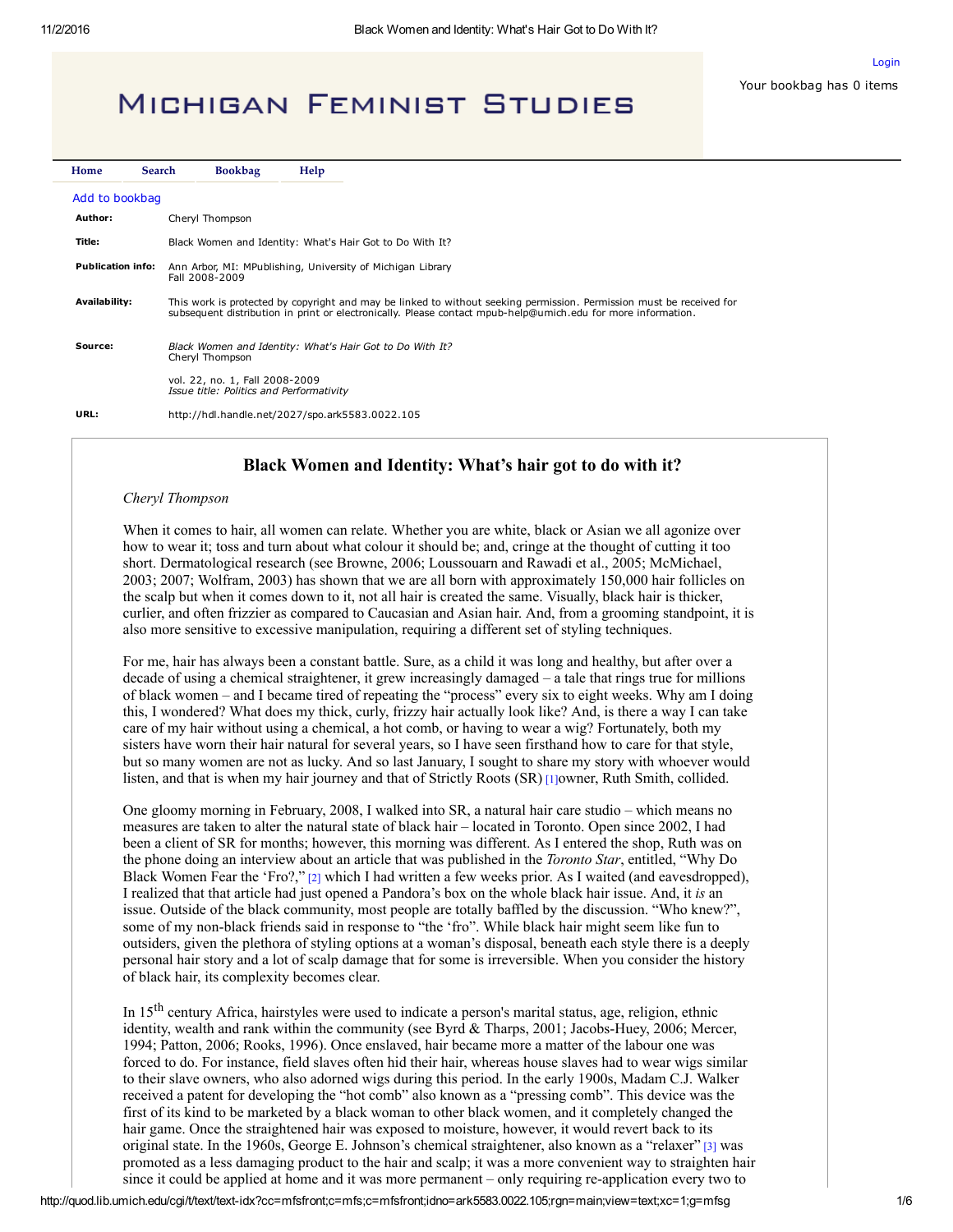three months. Today, it is estimated that 70% to 80% of black women chemically straighten their hair. In the 1980s, weaves raised the black beauty bar even higher to hair that is not just straight, but also very long (Banks, 2000; Byrd & Tharps, 2001; Tate, 2007). Hair weaving is a process by which synthetic or real human hair is sewn into one's own hair. Celebrities like Janet Jackson, Diana Ross, Tyra Banks and Naomi Campbell have openly admitted to wearing weaves. There are many different ways to wear a weave. A woman may braid her hair and then sew "tracks" (strips of hair) onto the braided hair, or using a bonding method, tracks can be glued to the hair at the root. Braid extensions are similarly a method where synthetic hair is braided into a person's own hair, thereby creating the elusion of long hair with braids that can stay in for a long period of time. In her book, Hair Raising: Beauty, Culture, and African American Women, Noliwe Rooks (1996) recalls a memory from her childhood that underscores the relationship between hair and identity for black women. She writes, "When I went South for the summer, my grandmother could not get me to Miss Ruby's beauty parlor and a straightening comb fast enough....She reasoned that because no one was ever going to mistake me for having anything other than African ancestry due to the dark color of my skin ...straightening my hair would give me an advantage in the world. It was one less battle that would have to be fought," (p. 3-4).

For young black girls, hair is not just something to play with, it is something that is laden with messages, and it has the power to dictate how others treat you, and in turn, how you feel about yourself. As Rooks (1996) affirms, "Hair in 1976 spoke to racial identity politics as well as bonding between African American women. Its style could lead to acceptance or rejection from certain groups and social classes, and its styling could provide the possibility of a career" (p. 5-6). While this quote is an historical one, the issues revealed throughout this article are eerily current. Prior to examining these tensions, it is imperative that the topic is placed in context with prior works from scholars who have explored it from ethnographic standpoints (Banks, 2000; Jacobs-Huey, 2006; Tate, 2007), and with those who have provided varying perspectives on hair alteration, ritual, and community through textual analysis of media texts, advertisements, and case law (Byrd & Tharps, 2001; Caldwell, 1991; Patton, 2006; Rooks, 1996).

In her study, Ingrid Banks (2000) used interviews and focus-group methods to explore how black women and girls of diverse ages and socioeconomic class feel about their hair choices, and in turn, their identities, community, gender, sexuality, and cultural authenticity. Anthropologist Lanita Jacobs-Huey (2006) took a slightly different ethnographic approach to her study by examining the role of language in negotiating the social meaning of hair for African American women. As she explains, "black hair as a window into African American women's ethnic and gender identities, and black hair as a linguistic and cultural engagement with these identities ... presents opportunities for learning and change, thus offering insights into the discursive and corporeal dynamics of African American women's being and becoming  $[4]$ "(p. 4-5). Similar to Jacobs-Huey, in this article, I present a cross-section of black hair, and am concerned with women's everyday conversations about hair care, but my intent is to extend the discussion beyond black women's lives, the beauty parlor, and "kitchen beauticians" [\[5\]](http://quod.lib.umich.edu/m/mfsfront/ark5583.0022.105/--black-women-and-identity-whats-hair-got-to-do-with-it?c=mfs;c=mfsfront;g=mfsg;id=N5;note=ptr;rgn=main;view=trgt;xc=1) to the wider black hair care industry and the external pressures (e.g. from the media and in the workplace). Further, while in *Hair Story*: Untangling the Roots of Black Hair In America, Ayana D. Byrd and Lori I. Tharps (2001) provide a detailed survey of black hair from its historical roots to the business and politicization of black hair, and they describe the ritualistic nature of black hair, and how "straightening" serves as a rite of passage for most young black girls from childhood into adolescence and womanhood (see p. 137152), I attempt to move beyond surveying ritual and community to examining the damage that years of hair alteration can cause, as well as the socio-psychological issues that underpin the ritualistic practice of altering one's hair, and it serving as a rite of passage. Ruth's hairstory is the perfect tipping off point to the discussion.

Born in Trinidad, Ruth immigrated to Canada in 1970. Soon thereafter, she became very self-conscious about her hair. "My hair was short and it was natural and I begged my mother to buy me a wig," she recalls. "I begged and begged and harassed her until she actually bought me a wig, it was an Afro wig, but still a wig. I remember one day we were playing jump rope in the yard and my wig fell off. I was in grade six or seven and all the kids were laughing at me. Looking back on it now, I would have been laughing, too." Her decision to wear dreadlocks did not happen because of her love of reggae music, or a conversion to Rastafari. A self-dubbed "weave queen," she used to straighten her hair (since age 15) and wear weaves and braids until excessive damage, among other things, led her to rethink her hair choices. "I recognized the fact that the reason I was perming and weaving my hair was because of self-hatred," she says. Selfhatred seems like such a harsh word. Other women wear their hair in various hairstyles, too; short hair, long hair, shaven, dyed, spiked, even wigs and weaves, and no one attributes their hairstyling choices to self-hatred. "I think it would be unfair to say that you can compare another race's hair issues with ours," argues Ruth. "People don't understanding that we have to re-learn how to take care of our hair," says Ruth about the history of hair alteration. It seems almost hard to believe. How is it possible that millions of black women do not know how to care for their hair? And, why do so many feel they have to hide their natural hair? As a professional who sees the end result of years of hair alteration, Ruth believes that women in large part see no option but to alter their hair because of the images we are inundated with of women whose hair is very long, silky, flowing and mostly blonde. In the media, many of the black women who are glorified for their beauty tend to be women who also have long, wavy hair (Patton, p. 3940, 2006). Further, when you consider that for the past 100 years manufacturers have almost exclusively only promoted the idea that natural black hair needs to be altered, it all begins to make sense. When was the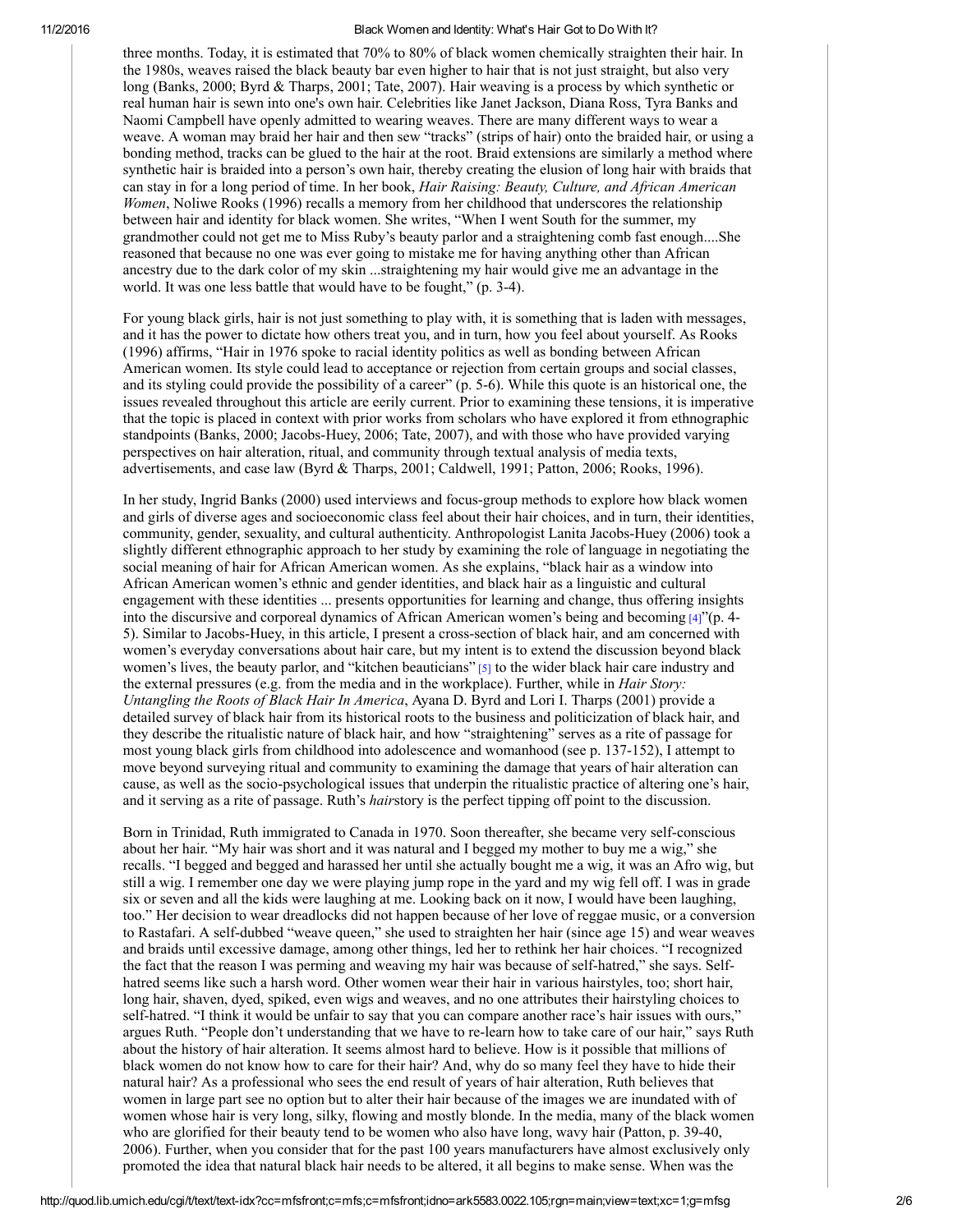last time short, curly, kinky black hair was celebrated or promoted as equally as beautiful? As sociologist Ann DuCille notes, "We have yet to see Miss America or Black Miss Universe with an Afro or cornrows or dreadlocks" (cited in Byrd & Tharps, 2001, p. 125). To no surprise, there have been several instances over the past few years where natural black hair has been under attack.

In 2007, when an editor from *Glamour Magazine* spoke to a group of lawyers at the offices of Cleary Gottlieb Steen & Hamilton in Manhattan, she affirmed why so many black women hesitate to wear their hair natural. There to offer a "dos and don'ts" of corporate fashion, the editor allegedly showed a slide of a black woman wearing an Afro, which read "Just say no to the 'fro," and she said that dreadlocks were "truly dreadful," and that the office was not a place for such "political" hairstyles. Whether they are casual comments about texture or blatant insults, many black women feel that there is a price to pay for sporting a natural do. Even corporations like MCI Communications and American Airlines have been sued because black women were allegedly fired for wearing their hair in braids or dreadlocks (Caldwell, 1991). "To me, it's about education," says Ruth. "It's about educating people, it's about educating the government, it's about educating everybody, it's not a black power thing, it's got nothing to do with that. It's got to do with individual acceptance of self." When black women straightened their hair during C.J. Walker's time, it was because they felt they had no choice. "It was the difference between whether you ate or you didn't," says Ruth. "When a black woman goes to apply for a job (today) and she doesn't get that job because her hair is natural you need to take a step back and say something serious is going on here," she adds.

Janet Campbell, owner of Nanni's Natural Hair Salon, believes that more women are going natural, despite the possible CLM (career limiting move). A stylist for 14 years, she has been operating a fullylicensed hair salon out of her home in the west end of Toronto for five years. "I'm an optimist," she says. "I used to see only straight hair and all that but it's not where I'd like it to be because women are still under the impression that the European way is real beauty," she adds. Like SR, Nanni's is not just a place women (and men) go to get their hair done, it is a place where they learn to embrace their true selves, and relearn that natural hair is normal; relaxed hair is not. "I see positive things for the future. I see more women cutting off their perm [\[6\]](http://quod.lib.umich.edu/m/mfsfront/ark5583.0022.105/--black-women-and-identity-whats-hair-got-to-do-with-it?c=mfs;c=mfsfront;g=mfsg;id=N6;note=ptr;rgn=main;view=trgt;xc=1) hair and going natural, it doesn't even have to be locs. [\[7\]](http://quod.lib.umich.edu/m/mfsfront/ark5583.0022.105/--black-women-and-identity-whats-hair-got-to-do-with-it?c=mfs;c=mfsfront;g=mfsg;id=N7;note=ptr;rgn=main;view=trgt;xc=1) It just might be even seeing what their natural hair is. I see more people kind of testing and experimenting, and that's the key," she says.

"The ethnic market has never really been given a lot of respect and support from manufacturers in that they treat us all like we're in the US," asserts Gordon, creative director and co-owner of Ragga Hair Studio and Beauty Store. [\[8\]](http://quod.lib.umich.edu/m/mfsfront/ark5583.0022.105/--black-women-and-identity-whats-hair-got-to-do-with-it?c=mfs;c=mfsfront;g=mfsg;id=N8;note=ptr;rgn=main;view=trgt;xc=1) "Because of the bilingualism requirements on Canadian packaging, it creates a big problem. With the market being very small and so diverse they say, 'why should I spend the extra three cents on packaging just to accommodate that small market in Canada?'" While Gordon believes that it is not a matter of natural versus relaxed hair, he agrees that too many black women do not know how to care for their natural hair, and the latest trend – lace front wigs – is evidence of that. He states, "I have this friend of mine, she was into the lace front and she wore lace front for a year, now she's got depigmentation around the first inch of her face all around the hairline from gluing that stuff on in order to look like Tyra Banks. It's sad." Lace front wigs are tied individually strand by strand to the hair cuticle to create a hair line that gives the appearance of hair that looks more "real" than a weave. There's just one problem – they cause more damage than they hide. "I think it's about getting back to an education and what's good about black hair," says Gordon, adding that "black hair is the best hair to have. It could be straight today, kinky tomorrow, and curly the next day."

It is important to note that there are no racebased statistics in Canada on black hair care, but in the United States, the numbers are staggering. In America, black hair care (non-natural) is an estimated \$1.8 billion to \$15 billion industry. Market research firm Mintel reports that although blacks make up 13 percent of the population, they account for 30 percent of hair care spending. [\[9\]](http://quod.lib.umich.edu/m/mfsfront/ark5583.0022.105/--black-women-and-identity-whats-hair-got-to-do-with-it?c=mfs;c=mfsfront;g=mfsg;id=N9;note=ptr;rgn=main;view=trgt;xc=1) Black hair is such a topic of interest that in 2008, *Ebony Magazine* [\[10\]](http://quod.lib.umich.edu/m/mfsfront/ark5583.0022.105/--black-women-and-identity-whats-hair-got-to-do-with-it?c=mfs;c=mfsfront;g=mfsg;id=N10;note=ptr;rgn=main;view=trgt;xc=1) ran a feature story on the topic. The article was not about natural versus altered hair; instead, it was an attack on Koreans, who have monopolized the distribution and sale of black beauty products, weaves, and braid extensions, controlling approximately 90% of the US market. Aron Ranen's 2006 documentary, Black Hair: The Korean Takeover of the Black Hair Care Industry, also highlights how much of an issue non-black control of the industry is for African Americans. Abena Holder, a Montreal beauty products distributor, attests to the increasing non-black ownership and control of Canada's black hair care market. "A Korean based out of Toronto has gotten in on [the product that I distribute] and now he's coming into the Montreal market trying to get the product into stores," she says. Whether or not Koreans have a right to monopolize the black hair care industry is a moot point because the real issue is, as Ruth asserts, hair alteration. "When you have a Jewish man making a documentary because the black hair care industry is taken over by Koreans you have to understand that there's a lot more involved in this.... [Koreans] are simply taking advantage of a business opportunity that exists; they are filling a need created by [blacks]." In truth, the black hair care industry's woes lie in what is underpinning the industry in the first place; that is, a belief that straight, long, flowing hair is a more "acceptable" choice than one's natural tress. Just as "hair can be a badge of cultural pride, as well as simply an indicator of style ...hair can be used as a medium to maintain the status quo" (Banks, 2000, p. 147).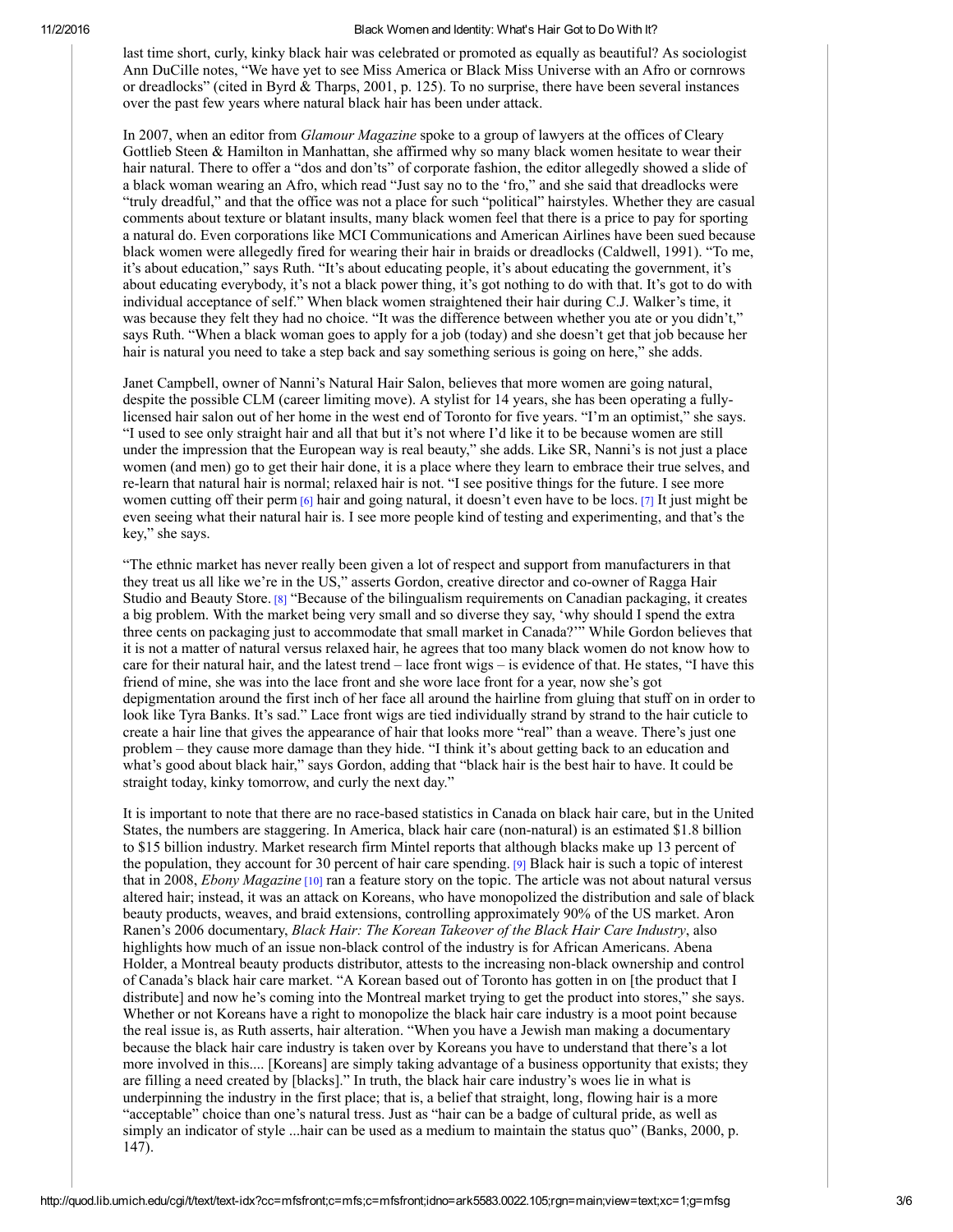While black hair care professionals are on the front lines trying to help women save their hair from years of relaxing, wearing weaves, tight braids, and even improper wear of dreadlocks, dermatologists see the end result of it all. Yvette Miller-Monthrope and Renee Beach, for instance, are 20-something dermatology students doing research on black hair. "Just walking in the mall you see so much traction alopecia," says Renee. Traction alopecia is caused by chronic pulling on the hair follicle. It is a form of scarring that is most noticeable along the hairline. While it is reported in women of many races, traction alopecia is most frequently seen in black women, and very rarely in black men. The unfortunate part of black hair care is the disconnection between one's styling choices and subsequent hair loss. As Yvette explains: "If you get a scar from traction or from some kind of hair process that causes the hair to be damaged that hair is gone for good but you could have just [non-scarring] hair loss where the hair itself is broken and damaged but the scalp is ok. If the scalp is ok, there is the potential to grow the hair back in a good way." There is no monolithic hair experience; however, the argument being put forth is that very few black women are even aware of the medical ramifications of altering their hair or wearing wigs. [\[11\]](http://quod.lib.umich.edu/m/mfsfront/ark5583.0022.105/--black-women-and-identity-whats-hair-got-to-do-with-it?c=mfs;c=mfsfront;g=mfsg;id=N11;note=ptr;rgn=main;view=trgt;xc=1)

Dr. Dina Strachan, a New York City board certified dermatologist, whose patients are mostly African-American women, says that the biggest complaints she receives from her patients are a lack of hair growth, breakage, and hair loss. However, the root cause of these complaints is not internal problems, but a lack of what Dr. Strachan calls "gentle hair care." "A lot of women chemically treat their hair either to change the texture or to colour or both and no matter how good the product is, altering your hair makes it more brittle and fragile," she says. "Even the gentle relaxers can dry out the hair and cause damage that makes the hair break. You're altering the structure of the hair and the hair is designed to protect itself and when you straighten it out you change the cuticle." According to dermatological researcher Amy McMichael (2003), chemical relaxers cause hair shaft dryness, and increased fragility of the hair cuticle, which is why users are required to treat their hair with oils and other products – in most part to lessen the potentially damaging effects of the chemicals on the hair. Further, Dr. Strachan says that there is research to suggest that wearing a weave or tight braids may set off a dermatological condition known as central centrifugal cicatricial alopecia (CCCA) or "hot comb" alopecia (also see McMichael, 2007). CCCA develops at the crown portion of the scalp. The hair loss is in a circular pattern, and the damage occurs to the hair follicles and leads to hair loss that is progressive.

"When you have millions of black women that don't like the way they look," says Ruth, and "they can't feel good leaving their house with their own hair, you have a serious issue." The issue is actually not about whether a woman weaves or relaxes her hair; it is about why that woman feels she has to weave or relax her hair in the first place, and a lack of knowledge about the long-term effects of such practices. The question that people often pose to Ruth is "Why do you care what another black woman chooses to do with her hair?" Does a black woman, like other women, not have the freedom of choice to wear her hair how she chooses? The mission of natural hair care providers is not to pass judgment on those who are not (yet) similarly minded; it is about sharing their insights on how beautiful natural hair is, despite all the negative messages suggesting that it is not.

For example, Patricia "Deecoily" Gaines, founder of Nappturality.com, the largest natural hair website on the net, receives hundreds of emails a year from black women around the world who are on their own individual hair journey. "It is often a very personal epiphany," says Gaines. "It took me a long time, a very long time to see this in myself, but when I did, I finally felt free of the chains that had bound me for so long." Gaines recalls a memory from her childhood, which exemplifies just how much hair is a socialpsychological issue for black women:

I remember when I was a teenager overhearing a conversation happening among a group of elder black women. They were talking about black women dating white men. One woman remarked, 'Well, I wouldn't want him to find out about my hair (getting it relaxed). I'd have to keep that a secret.' They all agreed and laughed about it. I have never forgotten that and even today I think about it a lot.

"Napptural" stands for Afro-type hair that is natural, without straightening or relaxing, that is owned and worn out proudly for all to see, not under a wig or a weave. Through her website, Gaines tries to promote a positive image of napptural hair by dispelling what she calls the "3-U myth" – the myth that black hair is ugly, unmanageable and undesirable; the truth that black hair is underestimated, undervalued, and unloved; and, the goal to have black hair recognized as unique, urbane, and utopian. As she concludes:

"I believe the 3Us represent us caring for and respecting our hair for its beauty without comparison and without denigrating another hair type. Caucasian hair is a beautiful hair type in its own right, and our hair type should be recognized as beautiful in its own right, too."

It has been the intent of this paper to highlight how hair is an Achilles' heal for many black women, and ultimately, why it does not (and should not) have to be. No matter what position is taken on the matter – there are always going to be people who believe that hair is just hair – Ruth's concluding comments solidify the crux of the matter. She states, "When you can look in the mirror and you can see your natural kinky Afro or locs and it's yours and you can say, 'you know what, I like that' and you know why you have to like it, because that's what it is; when you get to the point, that's when you start to see your true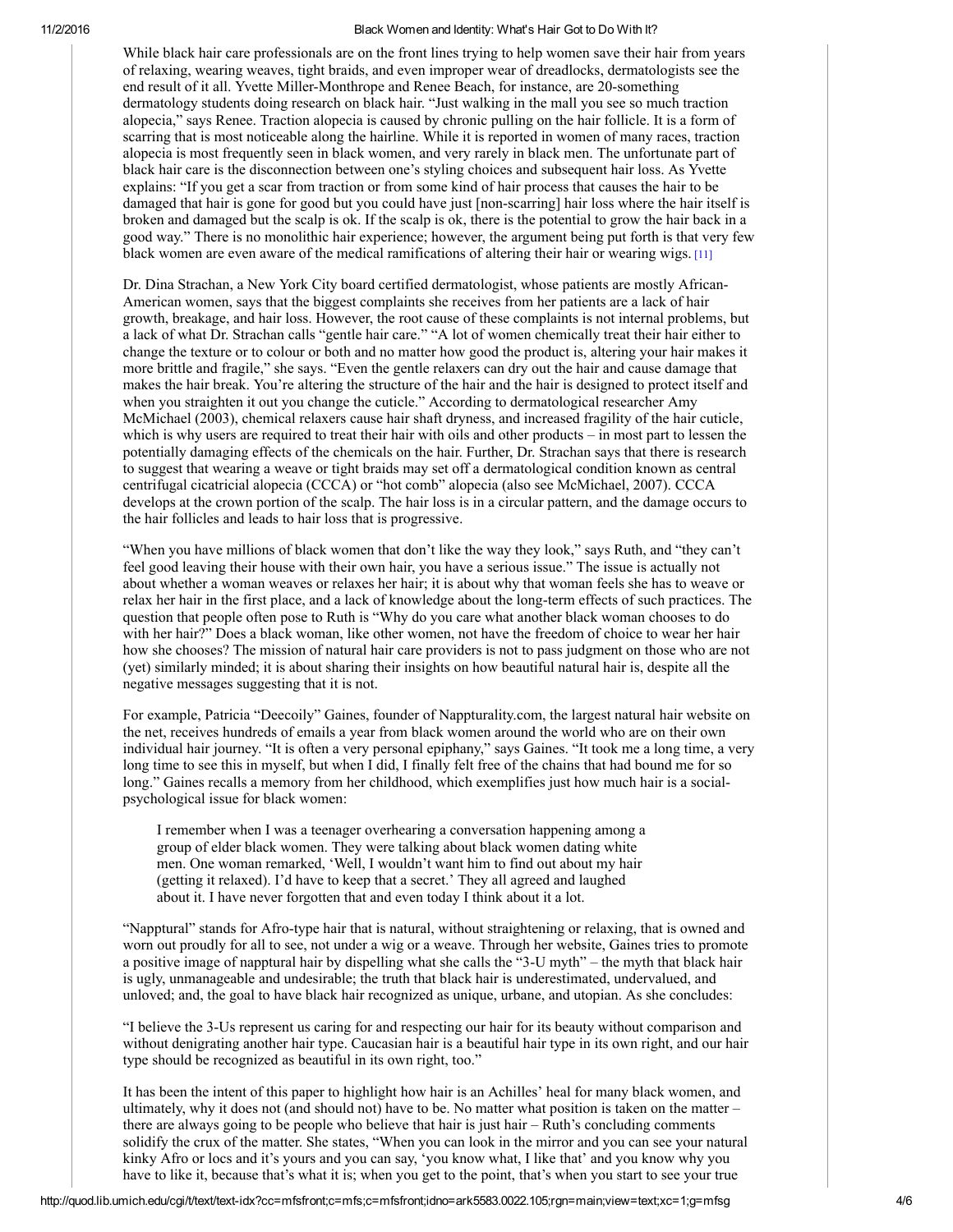beauty." Black hair is not just about hair; it is about identity. It is about the juxtaposition of hegemonic norms and black subjectivity; as Judith Butler (1990) reminds us, "the body gains meaning within discourse only in the context of power relations" (p. 117). Black women have the right to wear their hair however they please; but given the damaging effects of hair alteration, tight braids, and wigs, it is incumbent that hair choices be critically examined within the context of hegemonically defined beauty standards. The challenge for black women, as Shirley Tate (2007) sullenly notes, is realizing "the ways in which we are inextricably immersed within ... essentialism's identity, and to acknowledge that this bind is one that is not merely prohibitive, but also enabling" (p. 317; also see Kirby, 1997). Hair alteration should be viewed as unequivocally damaging to an individual (and collective) physical, psychological and cultural well-being, or it will continue to be predicated on the belief that nappy, kinky, Afro hair is wrong, and long, straight, (i.e. White and Asian) hair is right.

## Bibliography

Banks, I. (2000). Hair Matters: Beauty, Power, and Black Woman's Consciousness. New York: New York University Press.

Browne, R. (2006). Most Black Women Have a Regular Source of Hair Care – But Not Medical Care. Journal of the National Medical Association, 98, 10, 1652-1653.

Butler, Judith. (1990). Gender Trouble. Great Britain: Routledge.

Byrd, A. & Tharps, L. (2001). Hair Story: Untangling the Roots of Black Hair in America. New York: St. Martin's Press.

Caldwell, P. (1991). A Hair Piece: Perspectives on the Intersections of Race and Gender. Duke Law Journal, 2, 4, 365-396.

JacobsHuey, L. (2007). From the Kitchen to the Parlor: Language and Becoming in African American Women's Hair Care. New York: Oxford University Press.

Kirby, V. (1997). Telling Flesh: the Substance of the Corporeal. London: Routledge.

Loussouarn, G. and Rawadi, C., et al. (2005). Diversity of Hair Growth Profiles. The International Society of Dermatology, 44, 6-9.

McMichael, A. (2003). Hair and Scalp Disorders in Ethnic Populations. Dermatologic Clinics, 629-644.

McMichael, A. (2007). Hair Breakage in Normal and Weathered Hair: Focus on the Black Patient. Journal of Investigative Dermatology Symposium Proceedings, 12, 69.

Mercer, K. (1994). Welcome to the Jungle: New Positions in Black Cultural Studies. London: Routledge.

Patton, T.O. (2006). Hey Girl, Am I More than My Hair?: African American Women and Their Struggles with Beauty, Body Image, and Hair. NWSA Journal, 18, 2, 24-51.

Rooks, N. (1996). Hair Raising: Beauty, Culture, and African American Women. New Brunswick: Rutgers University Press.

Tate, S. (2007). Black beauty: Shade, hair and anti-racist aesthetics. Ethnic and Racial Studies, 30, 2, 300-319.

Wolfram, L. (2003). Human Hair: A Unique Physicochemical Composite. Journal of the American Academy of Dermatology, 48, 6, 106-114.

1. SR is unique in that it offers a free  $\frac{1}{2}$  hour-long consultation for people to come in and talk about their hair. SR's primary service is dreadlocks. A "loc start" as they call it, will likely run around \$300 and can take anywhere from 6 to 12 hours, subsequent touch-ups (wash, condition, re-twist or interlock) every four to six weeks will run between \$55 and \$95, and usually take about an hour or two, in addition to take-home products (shampoos, scalp treatments, etc.) that range from \$12 to \$20. However, these prices pale in comparison to the wider black hair care market.

2. Available at [www.thestar.com/living/article/298814](http://www.thestar.com/living/article/298814).

3. Other key players in the black hair care industry include Dark & Lovely, which is owned by SoftsheenCarson, which is owned by L'Oreal. Just For Me, TCB Naturals and Motions are owned by AlbertoCulver. Affirm and Keracare are manufactured by Avlon Industries. Vitapointe is created by Sara Lee Household but is licensed to Helen of Troy, who also markets and distributes Gold 'N Hot, Revlon, Vidal Sassoon and Dr. Scholl's.